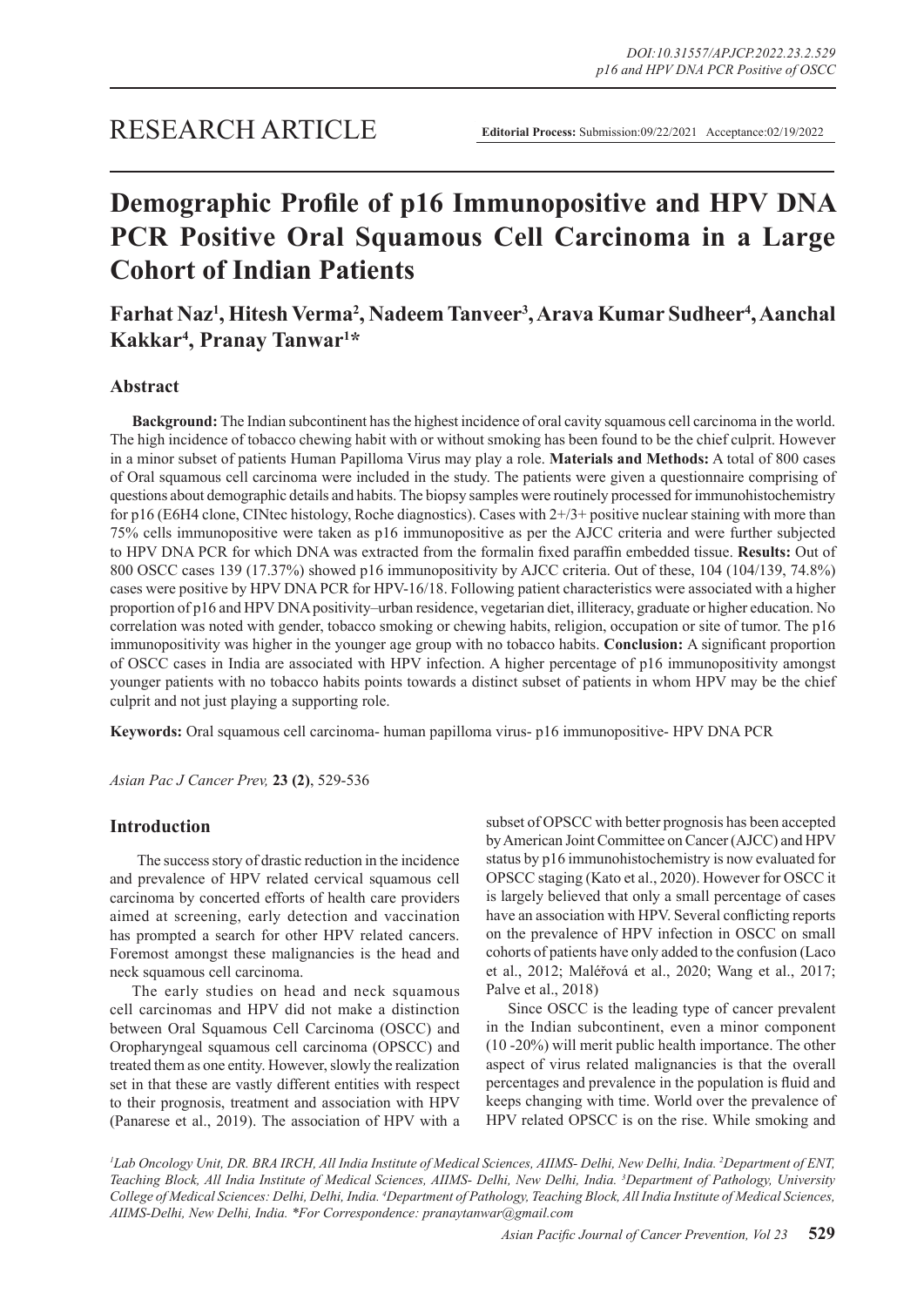#### *Farhat Naz et al*

tobacco related OPSCC has decreased over the last decade, the incidence of HPV related OPSCC has increased in the younger non-smoking population (Mena et al., 2020). Hence it is logical to expect an increase in the incidence of HPV related OSCC as well.

The Indian subcontinent has the highest incidence of oral cavity squamous cell carcinoma in the world. The high incidence of tobacco chewing habit with or without smoking has been found to be the chief culprit (Kreimer et al., 2005; Koppikar et al., 2005). However in a minor subset of patients Human Papilloma Virus may play a role. Oral cavity is easily accessible for examination still early detection has been a challenge. A multistep carcinogenesis model is more likely to explain the heterogeneous clinical features and the fact that not all persons chewing tobacco, betelnut or smoking bidi or cigarette gets the cancer (Koppikar et al., 2005). Lack of micronutrients ,poor oral hygiene and HPV can act as cofactors in the development of oral cancers.

This is the first study from India comparing the p16 immunopositivity and HPV DNA status in large sample size of 800 patients of OSCC undergoing treatment at a tertiary care centre.

### **Materials and Methods**

A total of 800 cases of Oral squamous cell carcinoma attending the Out Patient clinic of Ear Nose and Throat department of a tertiary care hospital were included in the study. The patients were asked to fill the consent form to participate in the study and were given a questionnaire which was explained to them in simple language. The questionnaire comprised of questions about demographic details and habits.

The biopsy samples were routinely processed for hematoxylin and eosin staining and immunohistochemistry for p16 (E6H4 clone, CINtec histology, Roche diagnostics) was performed on 3 micron sections taken on lysine coated slides. A known p16 immunopositive case of cervical squamous cell carcinoma was taken as positive control. Cases with 2+/3+ positive nuclear staining with more than 75% cells immunopositive were taken as p16 immunopositive as per the AJCC (American Joint Committee on Cancer)criteria and were further subjected to HPV DNA PCR (Machczyński et al., 2020).

Genomic DNA was extracted from the formalin fixed paraffin embedded tissue by using Promega Reliaprep FFPE gDNA Miniprep system- A2352 (Promega, Madison, WI, USA) kit following the manufacturer's protocol (Gayatree et al., 2020; Shelton et al., 2017). Four to five ribbons of 10 µm thick tissue sections for each sample were collected for DNA extraction. After processing, the purified eluted DNA of each sample was evaluated for its concentration yield in suspension using Nanodrop (Thermofisher). The DNA yield was measured in ng/µL at absorbance 260 nm. The 260/280 absorbance ratio determined the DNA purity and presence of contaminants in the extracted DNA. And then extracted DNA was stored at -20°C for further testing.

Detection of HPV DNA through qPCR was performed by using Hybribio- 14 High-risk HPV with 16/18 Genotyping Real-time PCR Detection kit following the manufacturer's instructions (Liu et al., 2010). The HPV detection kit had features of specific detection of 2 high-risk HPV genotypes: HPV 16 and HPV 18 with high sensitivity and specificity >95%. The kit also detected other high-risk HPV types: HPV 31, 33, 35, 39, 45, 51, 52, 56, 58, 59, 66, and 68 however they were all clubbed into one category- "Other HPV types". It could not specify which of the other HPV types was present in the sample. The probes for signal collection were FAM/HEX/ROX, HEX for HPV16, ROX for HPV18, and FAM for other 12 high-risk HPV types mentioned above. Briefly, the extracted DNA test samples and PCR master mix were thawed at room temperature. A total volume of 18 µL premix was prepared consisted 17.5 µL of PCR Master Mix and  $0.5 \mu L$  of DNA Taq Polymerase (per PCR reaction well) in 96 well plate. A volume of 2  $\mu$ L of extracted DNA test sample was added in each well gently and evenly mixed each reagent by pipetting. The mixed reagents and samples were centrifuged briefly to collect the contents. The cellular internal control presents to monitor the entire process. A positive control and a negative control were run with each set of samples. The positive control was to demonstrate the efficiency and negative control was to indicate if the PCR reagents or environment was contaminated. The following thermal cycling programme was run in qPCR machine for the prepared sample. DNA Pre-denaturing- 95°C, 10 min, 1 cycle, (Denaturing-95°C, 15 sec, Anneal/ Extension- 60°C, 60 sec together 45 cycles), termination- 38°C, 5 sec and (collect FAM, HEX, ROX and Cy5 signals). The Ct value was given with the manual for considering sample positive or negative. If the Ct value of a sample was  $\leq 40$  it was considered positive.

The p16 immunopositivity and HPV PCR test results were cross tabulated with the demographic features and appropriate statistical tests of significance were performed.

The study was given clearance by the Institute Ethics Committee for Human Research Ref. no. IEC-286/01.06.2018, RP-17/2018

The research was supported by grant from Ministry of Health and Family Welfare (Department of Health Research) : Grant number- File No.R.12013/03/2018-HR

#### **Results**

Out of 800 OSCC cases 139 (139/800, 17.37%) cases showed p16 immunopositivity by AJCC criteria (Figure 1). Out of these, 104 (104/139, 74.8%) cases were positive by HPV DNA PCR for HPV-16/18. Co-infections of other high risk HPV with HPV-16/18 were observed in 34 (34/104, 32.7%) of positive cases. Thirty two of these co-infections were seen with HPV 18 and two were seen with combined HPV 16 and 18 infections. None of the cases was positive for "other high risk HPV" alone. The breakup of HPV-16/18 positive cases was as follows-Forty eight (46.2%) cases were positive for only for HPV-16, 20 cases (19.2%) were positive for both HPV 16 and 18, and 36 cases (34.6%) were positive only for HPV-18. The age of the patients ranged from 21 to 80 years, and mean age was 45.2 years. Most of the OSCC patients were in the age group of 40-60 years i.e. 482/800 (60.3%).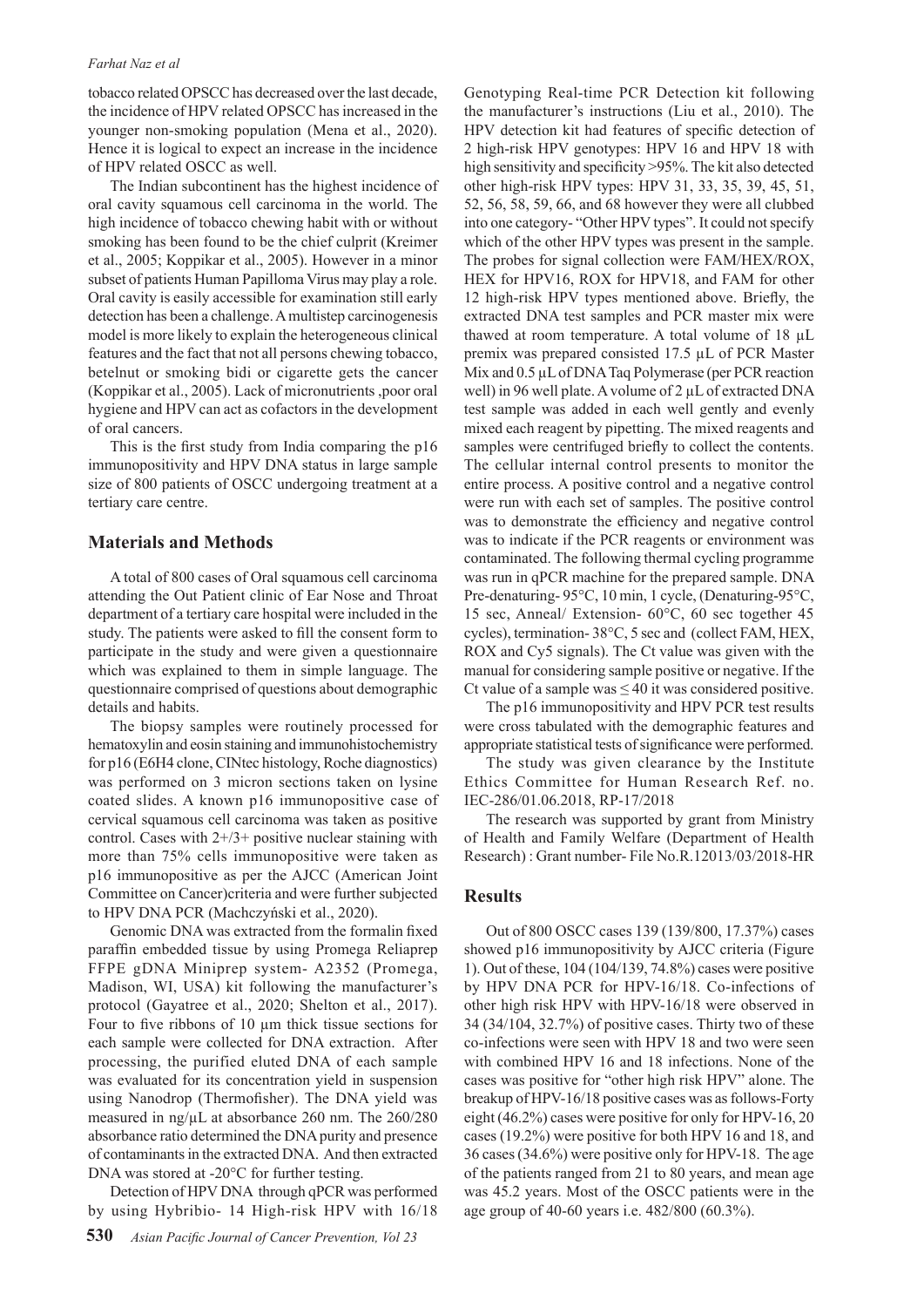Majority of the cases showing positivity for p16 were also from the age group of 40-60 years i.e.80/139 (57.6%). Out of 690 patients who had a tobacco smoking habit, 125  $(18.1\%)$  and 88  $(12.7\%)$  cases were positive for p16 and HPV PCR respectively. Similar outcomes were noted for tobacco /betel nut chewing as well (Table 1).

A total of 61/480 (12.7%) rural cases were p16 positive while 78/320 (24.3%) urban cases were positive.

The difference was statistically significant ( $p$ <.001). Similar trend was noted for HPV positivity by PCR as well (Table 1) There was some correlation between the educational status and p16 immunopositivity with the extreme groups of illiterate and graduate and beyond patients showing higher p16 immunopositivity than the others. (p=.03) However the correlation was not significant for HPV PCR.

Table 1. Demographic Details and Habits of OSCC Cases Immunopositive for p16 and Positive for HPV DNA 16/18 by PCR.

| Parameters                | Number of<br>OSCC cases<br>$(\%)$ | Number of p16<br>$(3+/2+)$ positive<br>cases $(\% )$ | P value at 0.05<br>significance level<br>(Chi Square Test) | Number of HPV<br>DNA (16/18)<br>positive cases (%) | P value at 0.05<br>significance level<br>(Chi Square Test) |
|---------------------------|-----------------------------------|------------------------------------------------------|------------------------------------------------------------|----------------------------------------------------|------------------------------------------------------------|
| Total                     | 800 (100)                         | 139 (17.4)                                           |                                                            | 104(13)                                            |                                                            |
| Gender                    |                                   |                                                      | 0.43                                                       |                                                    | $0.5\,$                                                    |
| Male                      | 701(87.6)                         | 119(16.9)                                            |                                                            | 89 (12.7)                                          |                                                            |
| Female                    | 99 (12.4)                         | 20(20.2)                                             |                                                            | 15(15.2)                                           |                                                            |
| Age                       |                                   |                                                      | 0.74                                                       |                                                    | $0.7\,$                                                    |
| $\leq 40$                 | 189 (23.6)                        | 36(19.0)                                             |                                                            | 28 (14.8)                                          |                                                            |
| $40 - 60$                 | 482 (60.3)                        | 80(16.6)                                             |                                                            | 60(12.4)                                           |                                                            |
| $\geq 60$                 | 129(16.1)                         | 23(17.8)                                             |                                                            | 16(12.4)                                           |                                                            |
| Tobacco Habits            |                                   |                                                      | 0.96                                                       |                                                    | 0.57                                                       |
| None                      | 110(13.8)                         | 21(19.1)                                             |                                                            | 18(16.3)                                           |                                                            |
| <b>Tobacco Smoking</b>    | 690 (86.3)                        | 125(18.1)                                            |                                                            | 88 (12.7)                                          |                                                            |
| Tobacco/Betel nut chewing | 660 (82.5)                        | 119(18.0)                                            |                                                            | 85 (12.8)                                          |                                                            |
| Residence                 |                                   |                                                      | < 0.01                                                     |                                                    | 0.002                                                      |
| Rural                     | 480 (60)                          | 61(12.7)                                             |                                                            | 48(10)                                             |                                                            |
| Urban                     | 320 (40)                          | 78 (24.3)                                            |                                                            | 56 (17.5)                                          |                                                            |
| Religion                  |                                   |                                                      | 0.39                                                       |                                                    | 0.64                                                       |
| Non-Muslim                | 659 (82.3)                        | 111(16.8)                                            |                                                            | 84 (12.7)                                          |                                                            |
| Muslim                    | 141(17.6)                         | 28 (19.8)                                            |                                                            | 20(14.2)                                           |                                                            |
| <b>Marital Status</b>     |                                   |                                                      | 0.34                                                       |                                                    | 0.64                                                       |
| Married                   | 761(95.1)                         | 130(17.1)                                            |                                                            | 98 (12.8)                                          |                                                            |
| Unmarried                 | 39(4.8)                           | $9(23.1\%)$                                          |                                                            | 6(15.4)                                            |                                                            |
| Qualification             |                                   |                                                      | 0.03                                                       |                                                    | $0.8\,$                                                    |
| Illiterate                | 138 (17.3)                        | 28(20.2)                                             |                                                            | 21(15.2)                                           |                                                            |
| Primary                   | 150 (18.7)                        | 19(12.6)                                             |                                                            | 19(12.6)                                           |                                                            |
| Secondary                 | 312 (39.2)                        | 46(14.7)                                             |                                                            | 37(11.8)                                           |                                                            |
| Grad/Post grad            | 200(25.0)                         | 46(23.0)                                             |                                                            | 27(13.5)                                           |                                                            |
| Occupation                |                                   |                                                      | 0.14                                                       |                                                    | 0.4                                                        |
| Unskilled                 | 279 (34.9)                        | 55 (19.7%)                                           |                                                            | 30(10.8)                                           |                                                            |
| Semiskilled               | 384 (48.0)                        | 57 (14.8%)                                           |                                                            | 54(14.1)                                           |                                                            |
| Skilled                   | 75 (9.4)                          | 18 (24%)                                             |                                                            | 9(12)                                              |                                                            |
| House wife                | 62(7.7)                           | $9(14.5\%)$                                          |                                                            | 11(17.7)                                           |                                                            |
| <b>Family Members</b>     |                                   |                                                      | $0.1\,$                                                    |                                                    | 0.09                                                       |
| $\leq 2$                  | 42(5.2)                           | 9(21.4)                                              |                                                            | 4(9.5)                                             |                                                            |
| $3$ to $5\,$              | 462 (57.7)                        | 92(19.9)                                             |                                                            | 72 (15.6)                                          |                                                            |
| 6 to 10                   | 284 (35.5)                        | 38(13.4)                                             |                                                            | 27(9.5)                                            |                                                            |
| $\geq$ 11                 | 12(1.5)                           | 0(0.00)                                              |                                                            | 1(9.1)                                             |                                                            |
| Dietary Habits            |                                   |                                                      | < 0.01                                                     |                                                    | 0.006                                                      |
| Vegetarian                | 225 (28.1)                        | 63 (28)                                              |                                                            | 41(18.2)                                           |                                                            |
| Both (Veg/Non veg)        | 575 (71.8)                        | 76 (13.2)                                            |                                                            | 63 (10.9)                                          |                                                            |

*Asian Pacific Journal of Cancer Prevention, Vol 23* **531**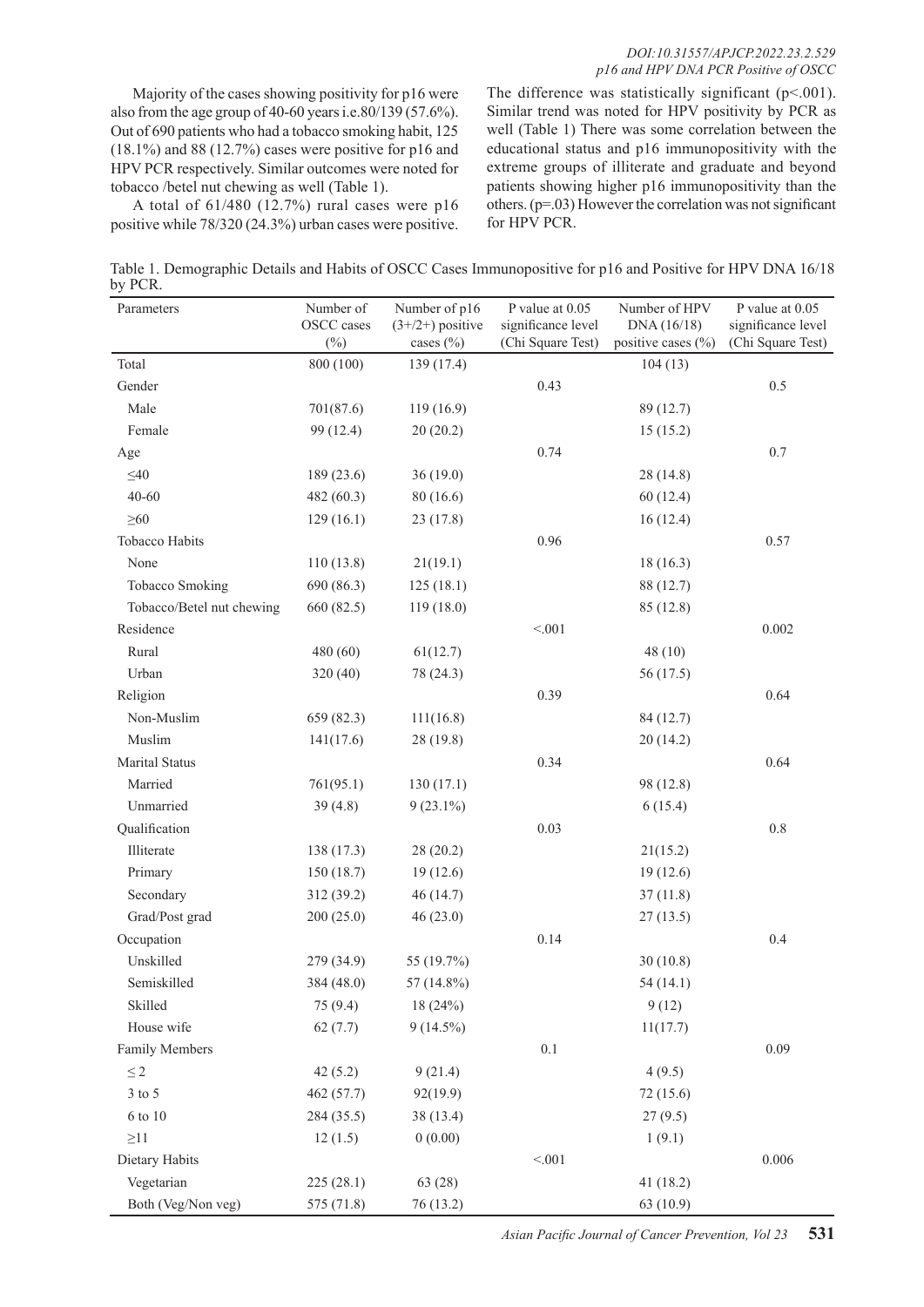

Figure 1. Different Intensities of p16 Immunostaining in OSCC Cases-A (100x)-1+ intensity (Taken as negative) B  $(200x)$ -2+ intensity C  $(200x)$ -3+ intensity. Both 2+ and 3+ intensity in at least 75% cells was taken as positive staining.

| Site                 | Number of OSCC<br>cases $(\frac{9}{0})/800$ | Number of $p16(3+/2+)$<br>positive cases $(\frac{6}{139})$ | Number of HPV DNA (16/18)<br>positive cases $(\frac{6}{6})/104$ |
|----------------------|---------------------------------------------|------------------------------------------------------------|-----------------------------------------------------------------|
| Lips                 | 20(2.5)                                     | 3(15)                                                      | 2(10)                                                           |
| <b>Buccal Mucosa</b> | 272(34.0)                                   | 47(17.3)                                                   | 33(12.1)                                                        |
| $2/3$ rd of tongue   | 302(37.7)                                   | 44(14.6)                                                   | 34(11.3)                                                        |
| Soft palate          | 78 (9.7)                                    | 13(16.7)                                                   | 10(12.8)                                                        |
| Hard palate          | 30(3.7)                                     | 6(20)                                                      | 6(20)                                                           |
| Retromolar trigone   | 8(1.0)                                      | 6(75)                                                      | 5(62.5)                                                         |
| Gingivobuccal sulcus | 14(1.7)                                     | 8(57.1)                                                    | 7(50)                                                           |
| Floor of mouth       | 25(3.1)                                     | 5(20)                                                      | 2(8)                                                            |
| Alveolus             | 51(6.3)                                     | 5(10)                                                      | 5(9.8)                                                          |

Table 2. Site Wise Data for p16 and HPV DNA Positive OSCC Cases

P value (at 0.05 significance level) for p16 immunopositivity for buccal mucosa, anterior two third of tongue and other sites=.22 (Chi Square Test); P value (at 0.05 significance level) for p HPV positivity for buccal mucosa, anterior two third of tongue and other sites=.20(Chi square Test)

Patients with vegetarian dietary habits had a higher chance of being p16 or HPV PCR positive as compared to patients consuming both vegetarian and non-vegetarian

food.(p <0.001 and p=0.006)

No statistically significant correlation was found between p16 or HPV PCR positivity and gender, age,

|  |  |  |  | Table 3. Cross Tabulation of Age, Gender, Site and Tobacco Related Habits in OSCC Patients |
|--|--|--|--|--------------------------------------------------------------------------------------------|
|  |  |  |  |                                                                                            |

| Age        | Gender          |       |      | <b>Site</b>     |            |           |       |           |       |                 | Habit |           |           |         |
|------------|-----------------|-------|------|-----------------|------------|-----------|-------|-----------|-------|-----------------|-------|-----------|-----------|---------|
|            | $OSCC$ (p16+ve) |       |      | $OSCC$ (p16+ve) |            |           |       |           |       | $OSCC$ (p16+ve) |       |           |           |         |
| <b>Yrs</b> | M               | F     |      | <b>BM</b>       |            | <b>SP</b> | HP    | <b>RT</b> | GS    | <b>FM</b>       | А     | <b>ST</b> | <b>CT</b> | NH      |
| $25 - 35$  | 122 (23)        | 9(1)  | 2(0) | 44(8)           | (13)<br>61 | 5(1)      | 3(1)  | 4(0)      | 7(1)  | 3(1)            | 2(0)  | 53 (12)   | 88 (12)   | 8 (6)   |
| $36 - 45$  | 211(34)         | 10(6) | 3(0) | 78 (15)         | 87(18)     | 11(2)     | 7(0)  | 14(1)     | 16(2) | 4(0)            | 11(2) | 99(18)    | 160(21)   | 21 (10) |
| $46 - 55$  | 185 (30)        | 37(7) | 6(2) | 75(15)          | 66(5)      | 21(5)     | 15(1) | 15(2)     | 6(4)  | 6(2)            | 12(1) | 158 (21)  | 158(21)   | 15(5)   |
| 56-65      | 133 (29)        | 23(2) | 5(2) | 41(11)          | 39(4)      | 24(7)     | 10(3) | 7(2)      | 10(0) | 4(0)            | 16(2) | 75 (14)   | 89 (14)   | 37(11)  |
| 66-75      | 44(4)           | 6(3)  | 1(0) | 16(2)           | 11(2)      | 6(1)      | 2(0)  | 3(1)      | 3(1)  | 3(0)            | 5(0)  | 25(2)     | 38(2)     | 12(5)   |
| 76-85      | 6(0)            | 4(0)  | 1(0) | 1(0)            | 4(0)       | 1(0)      | 1(0)  | 0(0)      | 1(0)  | 0(0)            | 1(0)  | 3(0)      | 6(0)      | 3(0)    |

The figures within brackets shows number of cases positive for p16 ( M, Male; F, Female; L, Lip; BM, Buccal Mucosa; T, Tongue; SP, Soft palate; HP, Hard Palate; RT, Retromolar Trigone; GS, Gingivobuccal sulcus; FM, Floor of the Mouth; A,Alveolus; ST, Smoking tobacco; CT, chewing tobacco; NH, No habit).

|  | Table 4. Distribution of OSCC, p16 Positive and HPV DNA Positive Cases According to the Degree of Differentiation |
|--|-------------------------------------------------------------------------------------------------------------------|
|  |                                                                                                                   |

| Differentiation | Number of OSCC cases | Number of $p16(3+/2+)$              | Number of HPV DNA $(16/18)$ positive |
|-----------------|----------------------|-------------------------------------|--------------------------------------|
|                 | $(\%)$ /800          | positive cases $(\frac{9}{0})$ /139 | cases $(\frac{9}{0})/104$            |
| Well            | 146 (18.2)           | 22(16.2)                            | 20(19.2)                             |
| Moderate        | 618 (77.2)           | 109(79.5)                           | 81 (77.8)                            |
| Poor            | 36(4.5)              | 6(4.3)                              | 4(3.8)                               |

P value (at 0.05 significance level) for p16 immunopositivity for Well, Moderate and Poorly differentiated tumors=0.76 (Chi Square Test); P value (at 0.05 significance level) for HPV positivity for Well, Moderate and Poorly differentiated tumors= 0.92 (Chi square Test)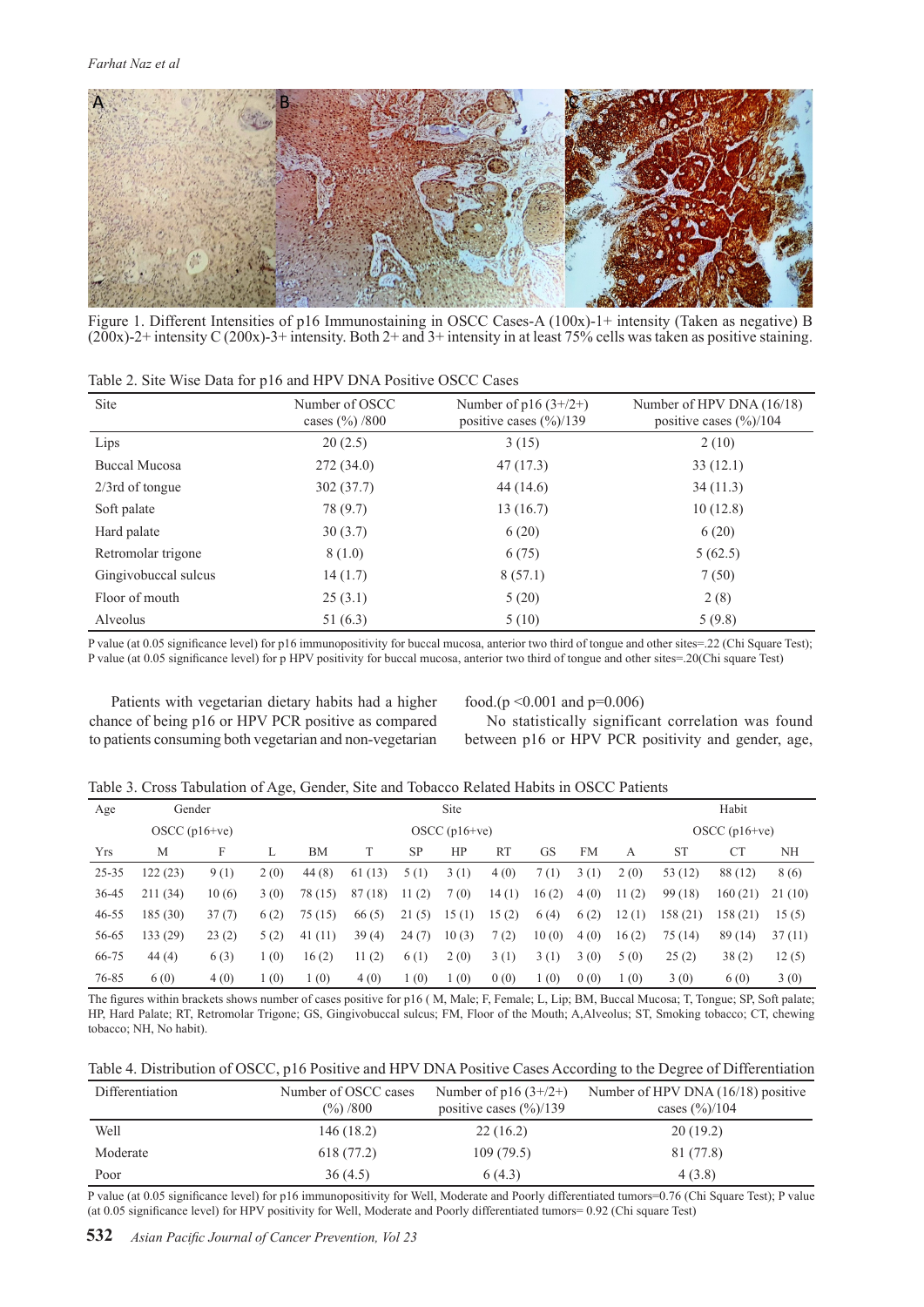| <b>TNM Classification</b>                    | Clinical Stages | Number of OSCC<br>Patients $(\frac{9}{6})/800$ | Number of $p16(3+/2+)$<br>positive cases $(\frac{9}{6})/139$ | Number of HPV DNA (16/18)<br>positive cases $(\frac{9}{0})/104$ |
|----------------------------------------------|-----------------|------------------------------------------------|--------------------------------------------------------------|-----------------------------------------------------------------|
| T1N0M0                                       |                 | 29(3.6)                                        | 4(2.8)                                                       | 3(2.8)                                                          |
| T <sub>2</sub> N <sub>0</sub> M <sub>0</sub> | Н               | 44 $(5.5)$                                     | 9(6.4)                                                       | 7(6.7)                                                          |
| T1N1M0-T3N1M0                                | Ш               | 221(27.7)                                      | 42(30.2)                                                     | 35(33.6)                                                        |
| $T1N2M0-T4aN2cM0$                            | <b>IVA</b>      | 433 (54.2)                                     | 73 (52.5)                                                    | 54 (51.9)                                                       |
| T3N3M0-T4bN3M0                               | <b>IVB</b>      | 60(7.5)                                        | 9(6.4)                                                       | 4(3.8)                                                          |
| $T2N2cM1-T4aN1M1$                            | <b>IVC</b>      | 12(1.5)                                        | 2(1.4)                                                       | 1(0.9)                                                          |

Table 5. Distribution of TNM Staging of OSCC, p16 and HPV DNA Positive Cases According to the UICC (7th Edition) Staging of Carcinoma of Oral Cavity; TNM, Tumor-Lymph node-Metastasis

P value (at 0.05 significance level) for p16 immunopositivity for different Tumor Stage =0.94 (Chi Square Test); P value (at 0.05 significance level) for HPV positivity for different Tumor Stage=0.47 (Chi Square Test)

tobacco habits, religion, marital status, occupation and number of family members.

## **Discussion**

Buccal mucosa and anterior two thirds of the tongue were the most common sites involved by OSCC (Table 2). There was no statistically significant difference in the p16 immunopositivity between buccal mucosa, anterior tongue and other sites. However few rare sites like retromolar trigone and gingivobuccal sulcus had a very high percentage of p16 and HPV DNA positivity. However since the number of cases included were small for these sites this result needs further validation.

On cross tabulation of age, sex, site and tobacco habits of the patients some interesting patterns were identified (Table 3). The male to female ratio of OSCC cases was higher in the younger age group and it steadily declined at older age bracket (from 21:1 in 36 to 45 age group to 1.5 in 76-85 age group). The proportion of cases affecting the posterior sites of oral cavity like soft palate and hard palate is higher in the 46 to 65 year age group (22%) as compared to the younger age bracket (7.8% in 26 to 45 year). The proportion of patients having no tobacco related habits steadily increases with increasing age (6.5% in 26 to 35 year age group to 30% in 76-85 year age group).

The p16 immunopositivity was higher in the younger age group with no tobacco habits. p16 was positive in 6/8  $(75%)$  and  $10/21$   $(47.6%)$  OSCC cases with no tobacco habits in the age group of 25 to 35 years and 36-45 years respectively (Table 3).

Based on histopathologic differentiation of tumor, most of the cases with p16 and HPV DNA positivity were found in the moderately differentiated category-109/139  $(79.5\%)$  and  $81/104$   $(77.8\%)$  respectively, followed by well and poorly differentiated category (Table 4).

The OSCC cases were classified according to the tumor-lymph node-metastasis classification of the Union for International Cancer Control, UICC (7th edition) staging of carcinoma of oral cavity. Majority of p16 and HPV positive tumors belonged to the Stage IVA (T1N2M0-T4aN2cM0)-73/139 (52.5%) and 54/104 (51.9%) (Table 5).

There was no correlation between the tumor stage and tumor differentiation with p16 immunopositivity or HPV positivity.

In a large meta-analysis of 2,642 cases of oral squamous cell carcinoma Kreimer AR et al reported an overall HPV prevalence of 23.5% (Kreimer et al., 2005). They also noted a higher prevalence in studies on Oral squamous cell carcinoma from Asia (33%) in comparison with Europe and North and South America. Further, most of the studies were restricted by the number of cases included (between 10 and 100). The larger studies reported a lower prevalence of HPV positivity. Koppiker P et al have reported an HPV positivity of 34% on a small sample of 83 cases of oral squamous cell carcinoma from India (Koppikar et al., 2005).

P16 immunohistochemistry has been used extensively as a surrogate marker of HPV infection. Laco et al ., (2012) reported 17/48 (35%) immunopositivity for p16 in OSCC. In another study p16 expression was upregulated in 8.3% cases of OSCC and was found to be a negative prognostic factor for OSCC (Maléřová et al., 2020). In two separate studies on 95 cases and 153 patients of OSCC, p16 was reported to be positive in 9.5% and 18% cases respectively (Wang et al., 2017; Palve et al., 2018)

On a large sample size of 800 patients of OSCC we found an overall p16 immunopositivity of 17.37% (139/800). Out of these 139 cases 104 cases (104,800, 13%) were HPV PCR positive.All these cases were either positive for HPV 16 or HPV 18 or both. In addition, a coinfection with other high risk HPV types was observed in 34 of these cases. However the kit used for the study could not delineate the exact HPV type in these cases. In a study by Bouda M et al, HPV-16/18 infection was observed in 89.5% of oral squamous cell carcinoma. Non HPV-16/18 strain was found in 5.2% of cases whereas co-infection (non HPV-16/18 high risk HPV with HPV-16/18) was found in 5.2% of cases (Bouda M et al, 2000). Seraj et al., (2011) found an overall prevalence of 10% and 16% for HPV-16 and HPV -18 in oral tongue squamous cell carcinoma. The distribution of HPV subtypes shows variation with geographical location of the study and the site of the tumor studied. P16 is a cell cycle regulator and is expressed in a wide variety of normal, benign and malignant cells. Herein lies the problem of interpretation and cut offs for the purpose of identifying HPV related cancers. P16 is likely to be upregulated in non HPV pathway associated tumors as well. Due to this reason p16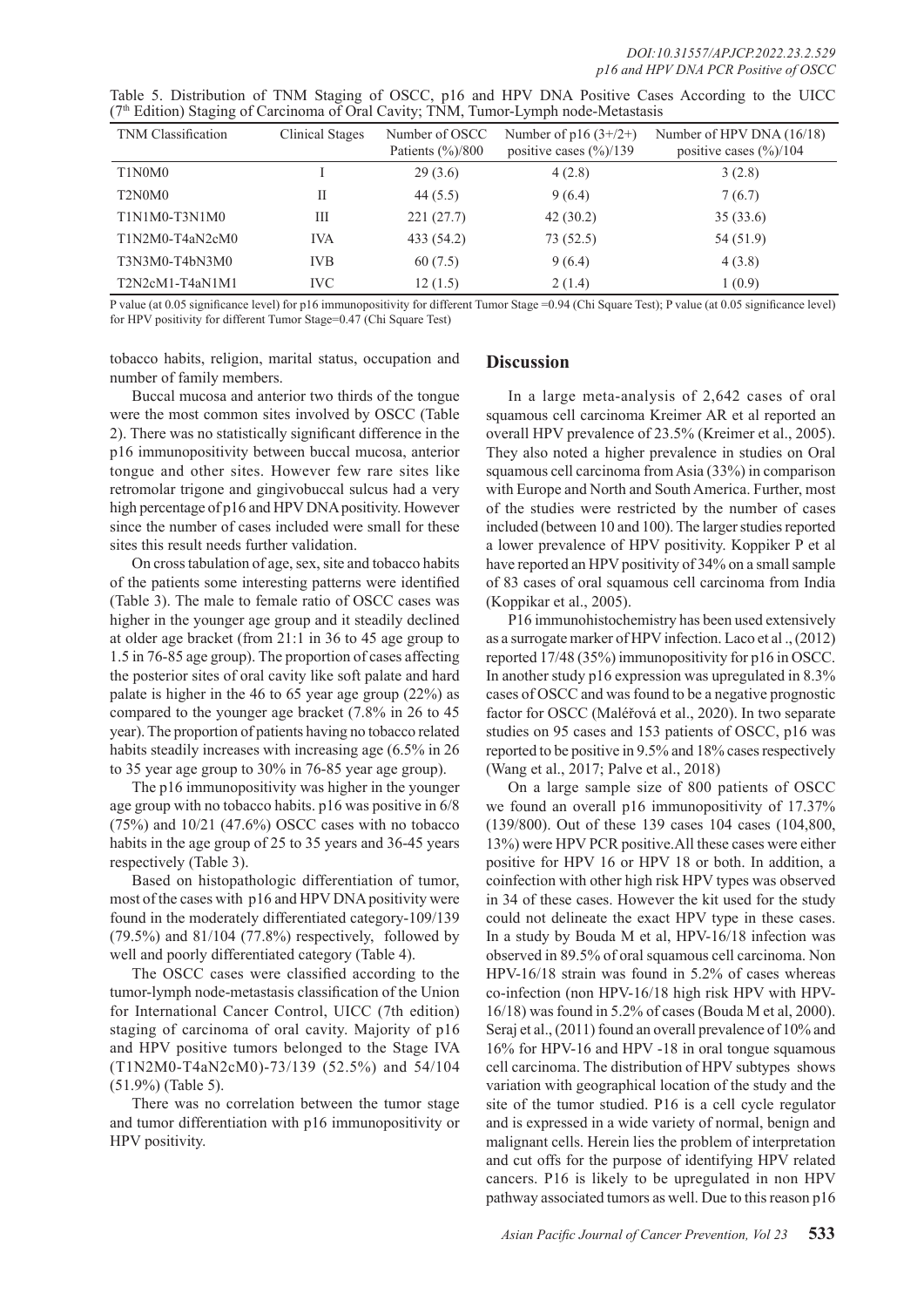#### *Farhat Naz et al*

immunopositivity is usually higher than the prevalence of HPV by DNA PCR in HPV positive tumors. The positivity goes further down when HPV RNA ISH is used.

The other problem in accurately estimating the prevalence of HPV infection in oral squamous cell carcinoma is the misclassification of the site of the tumor. In advanced stages, oropharyngeal squamous cell carcinomas can be wrongly classified as oral squamous cell carcinoma thereby falsely elevating the HPV prevalence (Kreimer et al., 2005). In our study accurate documentation of the exact site of the tumor was ensured by noting down the site at the time of taking the biopsy itself and not from the histopathology requisition form.

P16 immunohistochemistry has been used as a surrogate for HPV infection but its cut off and antibody clones used have generated debate. There is a consensus now that moderate to strong immunopositivity for p16 in more than 75 percent of the tumor cells is an accurate predictor of HPV positivity by RNA ISH (Machczyński et al., 2020). While this cut off has been approved by AJCC for OPSCC in their guidelines, it has been used for OSCC as well (Gayatree et al., 2020). The other controversial topic is the p16 antibody clone to be used. The most widely used clone is the E6 H4 clone (CINtec histology Roche) which has given consistent results with 75 percent cut off. However for other clones like JC8 and G175-405 a lower cut off of 50 percent may be better (Shelton et al., 2017). We used the E6H4 clone (CINtec histology) of p16 antibody in the present study since it is the most widely used clone in studies of HPV associated cancers.

In this study we performed the HPV DNA PCR only on cases which were p16 immunopositive. This was done to look for transcriptionally active HPV infection which plays an important role in carcinogenesis. Episomal and transient HPV infections would also come HPV DNA PCR positive but these are not important in causation of head and neck carcinoma (Jung et al., 2010).

The main age group affected by OSCC was 40-60 years (60.3% cases) similar to previous studies on OSCC. However there was no correlation of age with p16 or HPV status similar to previous studies (Koppikar et al., 2005). HPV infection is generally acquired at the age of sexual debut and HPV associated malignancies generally peak two to three decades later.

Tobacco usage was the main risk factor for the development of OSCC (Jiang et al., 2019). Both smokeless tobacco (SLT) and tobacco smoking were identified as the main risk factor in the majority of the patients in this study. Interestingly the p16 positivity rates were similar in the patients who had never consumed tobacco and patients having tobacco habit. Since p16 immunoexpression can be upregulated by non HPV pathway as well, this result can be attributed to non HPV pathway. However the HPV PCR positivity in a similar proportion of patients breaks the myth that non tobacco users have a higher likelihood of HPV positivity. HPV has been the main culprit behind the recent rise in OPSCC patients in the western world since smoking cessation programs have reduced the incidence of tobacco related OPSCC. However the etiology of OSCC is vastly different and here HPV is likely to have a facilitating role in carcinogenesis (Liu et al., 2010).

The male to female ratio of OSCC patients in our study was 7.1:1. However similar proportions of male and female patients were found to be HPV PCR and p16 positive. This shows that gender does not affect the chances of p16 immunopositivity (Koppikar et al., 2005).

A higher positivity for p16 and HPV PCR was noted in the urban patients as opposed to the rural patients. (P values <0.001 and 0.002) Possible reasons could be differences in the number of sexual partners of migrant workers in the cities. This study did not evaluate the effect of sexual practices and number of sexual partners on the p16 immunopositivity. Due to cultural taboos associated with this topic it is often difficult to obtain an accurate history related to oral sex. However previous studies have found a significant correlation between number of sexual partners, number of passionate kissing partners, oral sex, being married at some point of time and p16 immunopositivity in oropharyngeal squamous cell carcinoma (Emmett et al., 2018). At the same time other studies have refuted these claims (de C Ferreira et al., 2021).

Our study compared the p16 and HPV PCR positivity between married and unmarried patients but found no significant difference. A higher percentage of graduate and post graduate educated and illiterate patients were found to p16 and HPV DNA PCR positive. A similar relation to educational status has been reported for oropharyngeal squamous cell carcinoma (Emmett et al., 2018). Interestingly there was no correlation with the type of occupation of the patients.

There was no difference in the p16 immunopositivity of Muslim and non-Muslim patients. Male circumcision practiced by Muslims has been postulated to be beneficial in reducing the incidence of HPV driven cervical carcinomas in Muslim ladies (Morris et al., 2019). However we found no evidence of reduced p16 or HPV DNA positivity amongst the Muslims as compared to non-Muslim community.

The effect of diet on the causation of HPV associated cancers has received some attention recently. A healthy mediterranian type diet has shown a protective effect against cervical carcinoma (Barchitta et al., 2018). We found a higher percentage of vegetarians with p16 immunopositivity as opposed to patients having both vegetarian and non-vegetarian diets. There seems to be no plausible explanation for this finding. A more detailed analysis looking at micronutrients in the diet is needed to study the effect of dietary patterns.

No significant correlation was found for p16 /HPV status and site of the tumor in the oral cavity. These findings are in consonance with previous studies (Blahak et al., 2020). The higher percentage of p16 immunopositive tumors in the younger age group with no tobacco habits (Table 3) points towards the possibility of HPV being the primary carcinogen and not just a bystander or co-carcinogen in this subset of patients. Our findings are similar to previous studies on this topic (Dediol et al., 2016)

There was no statistically significant correlation between p 16 / HPV positivity and the clinical stage or histological differentiation of the tumor. P16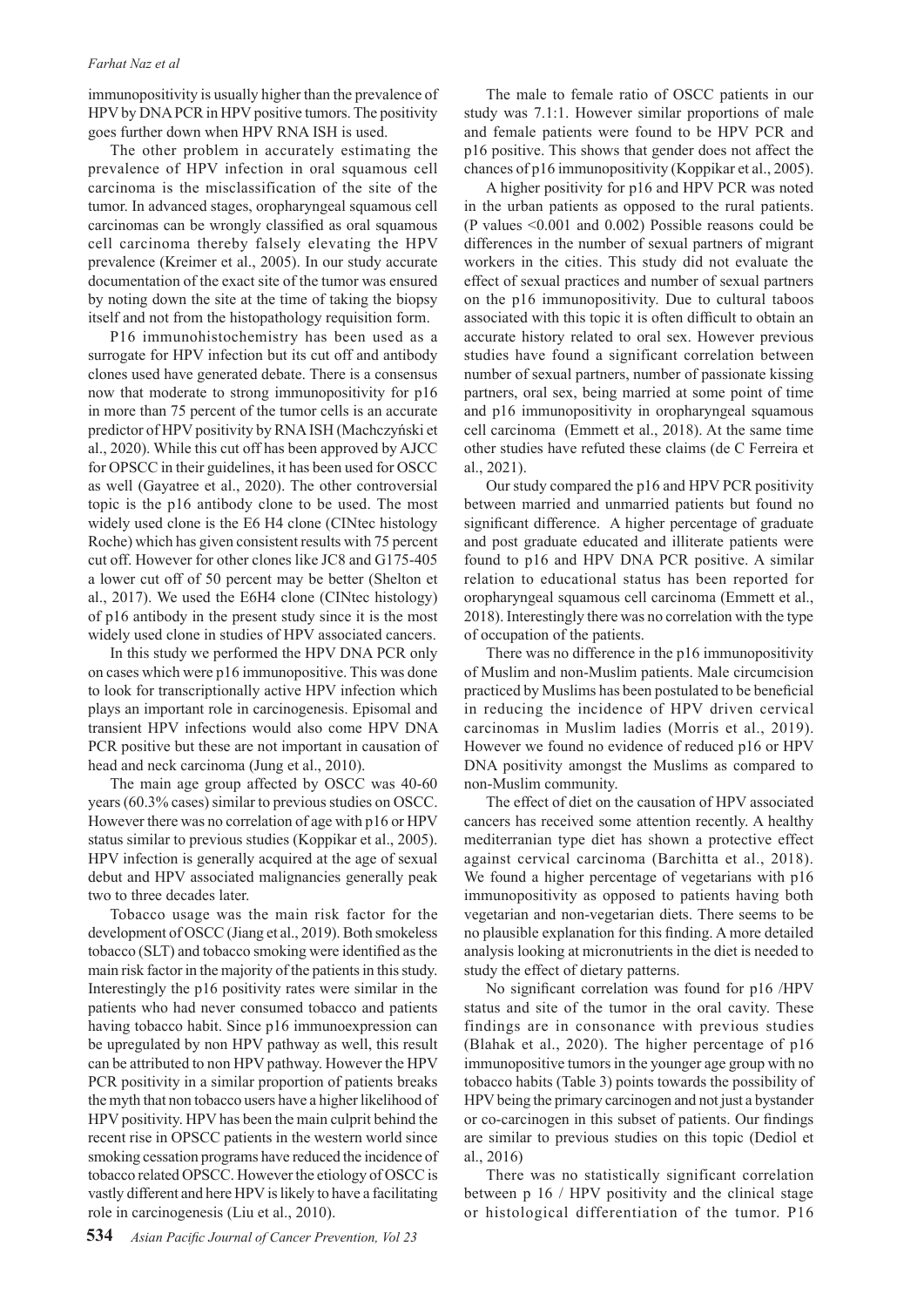immunopositivity has been reported to be associated with poorer prognosis in OSCC in few studies while others have reported p16 loss to have a poorer prognosis (Pérez-Sayáns et al., 2015; Chen et al., 2012). Chen et al., (2012)reported that there is a trend towards the loss of p16 expression in higher T stages however this was found only in patients without lymph node metastasis. They reported p16 loss to be associated with poorer prognosis and a tendency for recurrence. In our study though a majority of OSCC patients with p16/HPV positivity belonged to the stage IVA, the p value for p16 versus stage was found to be insignificant.

Caution is advised in interpreting the epidemiological studies on non oropharyngeal head and neck squamous cell carcinomas. HPV DNA and p16 immunohistochemistry both lack specificity and other methods like DNA-ISH and RNA-ISH and E6 and E7 antibody detection lack sensitivity for identifying HPV driven squamous cell carcinoma in non oropharyngeal head and neck sites. A significant number of oral squamous cell carcinomas were found to be p16 and HPV DNA PCR positive in this study. Most of the p16 and HPV DNA positive cases were tobacco/betel nut users. Whether HPV was the main driver of the neoplastic process or a cofactor in these cases needs further studies (Combes et al., 2014; Wang et al., 2020). However a higher percentage of p16 immunopositivity amongst younger patients with no tobacco habits points towards a distinct subset of patients in whom HPV may be the chief culprit and not just playing a supporting role.

## **Author Contribution Statement**

Farhat Naz: Conceptualization, designed, investigation, data curation, analysis and writing of original manuscript draft. Hitesh Verma: methodology and manuscript review. Nadeem Tanveer: Conceptualization, designed, data analysis, and manuscript draft. Sudheer Arava: methodology and reviewing manuscript. Aanchal Kakkar: methodology and reviewing manuscript. Pranay Tanwar: methodology, analysis and reviewing manuscript.

## **Acknowledgements**

We are thankful to all the participants for their support in the study. We are also grateful to the clinicians and non-clinical staff of the ENT Department in collecting biopsy sample of the patients from minor OT.

## *Funding*

This study was supported by a Grant from the Government of India Ministry of Health and Family Welfare (Department of Health Research), New Delhi (File No.R.12013/03/2018-HR).

## *Ethical Clearance*

The study was given clearance by the Institute Ethics Committee for Human Research Ref. no. IEC-286/01.06.2018, RP-17/2018.

## *Declaration of Competing Interest*

All the authors declare that they have no competing

and conflict of interest.

## **References**

- Bouda M, Gorgoulis V, Kastrinakis N, et al (2000). "High Risk" HPV types are frequently detected in potentially malignant and malignant oral lesions, but not in normal oral mucosa. *Mod Pathol*, **13**, 644–53.
- Barchitta M, Maugeri A, Quattrocchi A, et al (2018). The association of dietary patterns with high-risk human papillomavirus infection and cervical cancer: A Cross-Sectional Study in Italy. *Nutrients*, **10**, 469.
- Blahak J, Zelinka J, Gumulec J, et al (2020). HPV, protein p16 and squamous cell carcinoma of the oral cavity. *Biomed Pap Med Fac Univ Palacky Olomouc Czech Repub*, **164**, 292-9.
- Chen YW, Kao SY, Yang MH (2012). Analysis of p16(INK4A) expression of oral squamous cell carcinomas in Taiwan: prognostic correlation without relevance to betel quid consumption. *J Surg Oncol*, **106**, 149-54.
- Combes JD, Franceschi S (2014). Role of human papillomavirus in non-oropharyngeal head and neck cancers. *Oral Oncol*, **50**, 370-9.
- de C Ferreira C, Dufloth R, de Carvalho AC, et al (2021). Correlation of p16 immunohistochemistry with clinical and epidemiological features in oropharyngeal squamous-cell carcinoma. *PLoS One*, **16**, e0253418.
- Dediol E, Sabol I, Virag M, et al (2016). HPV prevalence and p16INKa overexpression in non-smoking non-drinking oral cavity cancer patients. *Oral Dis*, **22**, 517-22.
- Emmett S, Boros S, Whiteman DC, et al (2018). Sexual behaviour, HPV status and p16INK4a expression in oropharyngeal and oral cavity squamous cell carcinomas: a case-case comparison study. *J Gen Virol*, **99**, 783-9.
- Gayatree A, Tanveer N, Arora VK, Arora V (2020). Are histomorphological features predictive of p16 immunopositivity different for oral and oropharyngeal squamous cell carcinoma?. *Indian J Surg Oncol*, **11**, 248-55.
- Jung AC, Briolat J, Millon R, et al (2010). Biological and clinical relevance of transcriptionally active human papillomavirus (HPV) infection in oropharynx squamous cell carcinoma. *Int J Cancer*, **126**, 1882-94.
- Jiang X, Wu J, Wang J, Huang R (2019). Tobacco and oral squamous cell carcinoma: A review of carcinogenic pathways. *Tob Induc Dis*, **17**, 29.
- Kato MG, Baek CH, Chaturvedi P, et al (2020). Update on oral and oropharyngeal cancer staging - International perspectives. *World J Otorhinolaryngol Head Neck Surg*, **6**, 66-75.
- Kreimer AR, Clifford GM, Boyle P, Franceschi S (2005). Human papillomavirus types in head and neck squamous cell carcinomas worldwide: a systematic review. *Cancer Epidemiol Biomarkers Prev*, **14**, 467-75.
- Koppikar P, deVilliers EM, Mulherkar R (2005). Identification of human papillomaviruses in tumors of the oral cavity in an Indian community. *Int J Cancer*, **113**, 946-50.
- Laco J, Nekvindova J, Novakova V, et al (2012). Biologic importance and prognostic significance of selected clinicopathological parameters in patients with oral and oropharyngeal squamous cell carcinoma, with emphasis on smoking, protein p16(INK4a) expression, and HPV status. *Neoplasma*, **59**, 398-408.
- Liu SS, Leung RC, Chan KK, Cheung AN, Ngan HY (2010). Evaluation of a newly developed GenoArray human papillomavirus (HPV) genotyping assay and comparison with the Roche Linear Array HPV genotyping assay. *J Clin Microbiol*, **48**, 758-64.
- Machczyński P, Majchrzak E, Niewinski P, Marchlewska J,